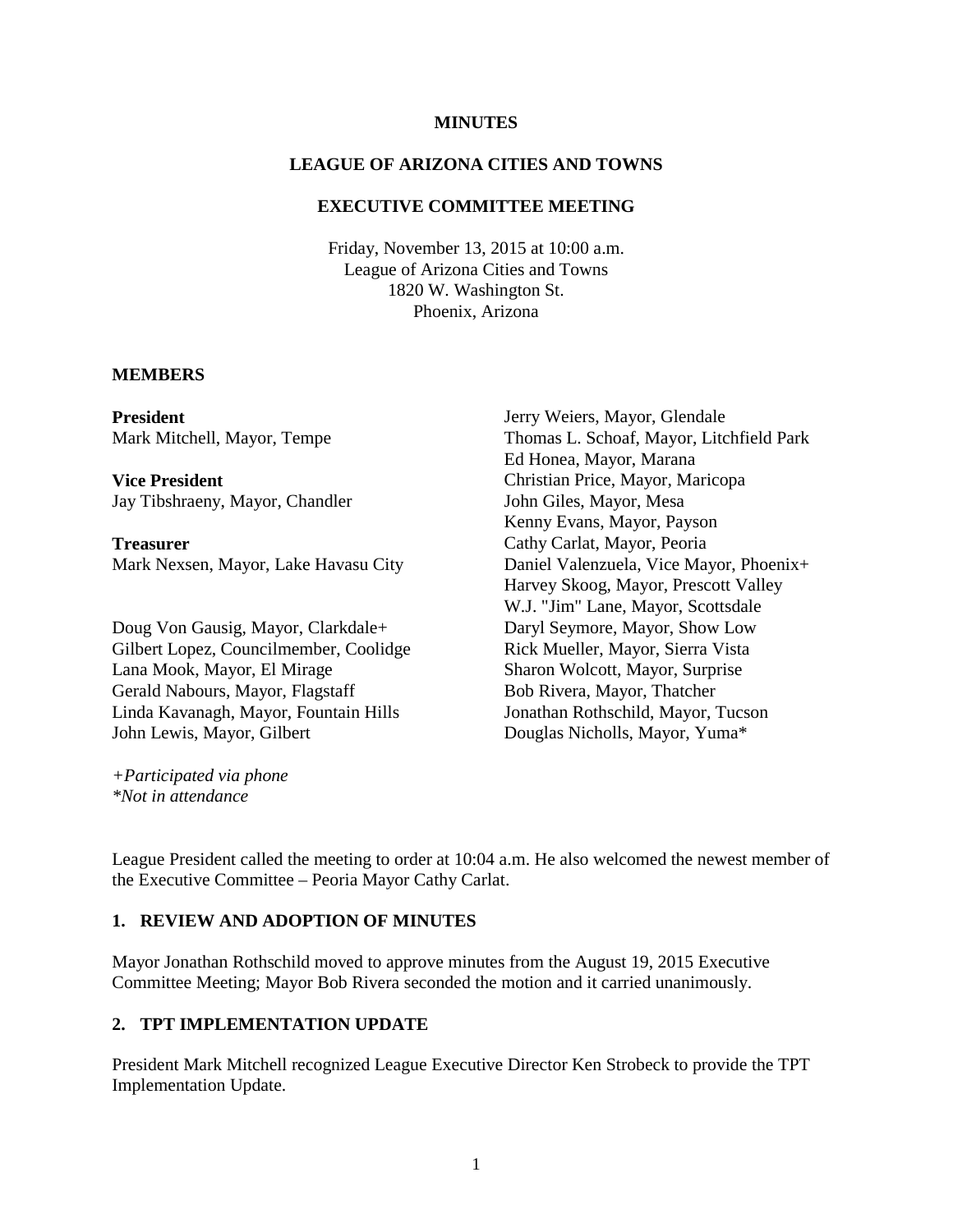Executive Director Strobeck informed the Executive Committee that there had been some significant developments since the last meeting, primarily with the change in leadership at the Department of Revenue. Governor Doug Ducey had appointed a new director and deputy director within the last week, which Mr. Strobeck indicated as positive development. He informed the committee that he had sent a letter to the new Department of Revenue Executive Director to ask for a meeting to discuss his goals for the organization.

Mr. Strobeck welcomed League Deputy Director Tom Belshe to give further information regarding TPT Implementation.

Deputy Director Belshe told the Executive Committee that the League had put together a letter that outlined the steps that needed to happen in order to achieve success with the current system ADOR is using. The letter indicated that in order to move forward with the old system, they needed to find a way to receive all local data so that it could be put into reports and have flexibility of information to make economic development and other decisions. He noted that, because of the new changes happening at ADOR, there was hope they could indicate the possibility of a new, more robust system. The group believes that a new system would be easier to program and less costly in the long run.

Mr. Belshe also informed the Committee that there had been some conversations about eliminating the \$10 million assessment from ADOR as the cities continue to do the reporting work, however, nothing definitive had been discussed.

# **3. LEGISLATIVE POLICY DISCUSSION**

President Mark Mitchell recognized League Executive Director Ken Strobeck for the Legislative update.

Executive Director Strobeck informed the Executive Committee that the League would welcome former Chandler Intergov Patrice Kraus as the new League Legislative Director. He also referred the Committee to the new legislative items for 2016, including the municipal policy statement, calendar and legislative poster.

Mr. Strobeck welcomed League Legislative Associate Ryan Peters to provide an update on League Resolutions.

## **League Resolutions; Policy Committees**

Mr. Peters informed the Committee of some resolutions that are moving forward. He noted that with Mayor Wolcott and Surprise leadership, the League has heard commitment from Representative Livingston to sponsor the EDRA proposal and is also working with Representative Weninger to draft a bill from a resolution proposed by Queen Creek regarding length requirements for annexation. Mr. Peters also told the Committee they're continuing to work with the newspaper association on a public records bill. Additionally, he informed the Executive Committee that the League was participating in a variety of stakeholder meetings and watching potential legislation closely.

Mr. Peters then recognized Senior Legislative Associate Dale Wiebusch who provided a recap of the new policy committee process. Mr. Wiebusch noted that the League had received some very positive feedback regarding the new policy committee process and reminded the Committee that the new process would allow for year-round discussion and meetings.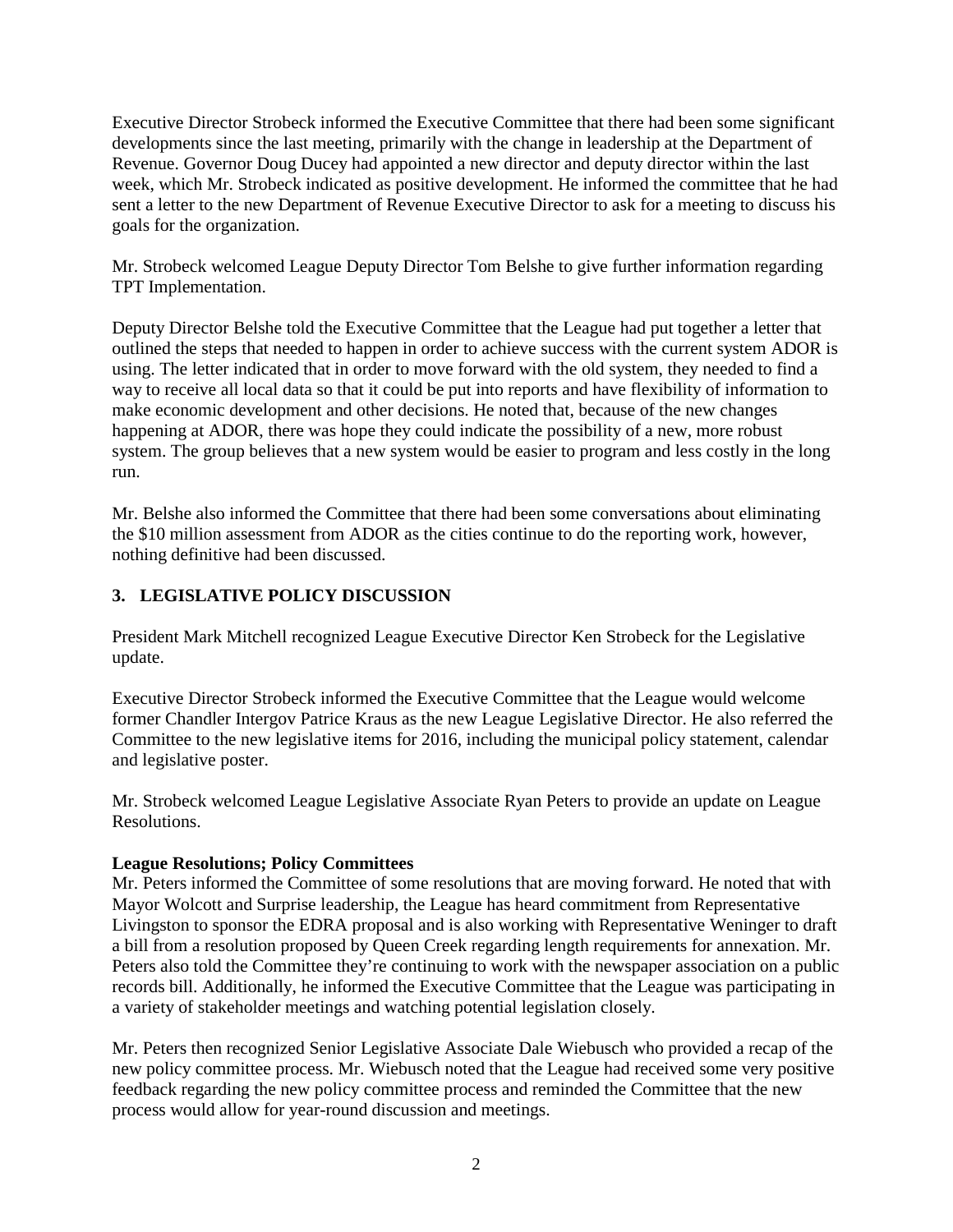Mayor Lana Mook, chairwoman of the General Administration, Human Resources and Elections Policy Committee informed the Executive Committee that their policy committee was able to fully examine 14 policy issues. She noted that there were two particular suggestions from the City of Sedona that likely would not have made it through to the Resolutions Committee, however, with the new process, they're going to be able to have alternative legislation for those particular issues. She indicated that the resolution process changes had been positive and was looking forward to continuing to chair her committee.

## **PSPRS Reform**

League Executive Director Strobeck thanked Mayor Mook for her comments and gave the Executive Committee an update on PRPS Reform. He informed the Committee that the League had held conversations with Senator Lesko and labor groups to discuss sections of the PSPRS reform bill that relate specifically to government, surrounding accountability and board structure. Mr. Strobeck said the taskforce recommendation is a restructure of the board with different stakeholder groups at the table. He also noted that they would recommend that a structure is put in place that requires actuarial reviews from time to time, requires audits and annual reports to members, in addition to investment counseling, so that the returns on investments are known. Mr. Strobeck also indicated that they were recommending eliminating the 256 local boards and going to one board. While the labor groups did not agree completely with that change, they were open to creating fewer regional boards. He noted that this was particularly important when determining disability, as the taskforce believes disability determination should not continue to be done at the local level, but rather at a higher level.

Mr. Strobeck also told the Executive Committee that the League representatives were not talking about going to the ballot with this reform, as the discussion to go to the ballot was made by the labor groups when discussions included changing benefits for existing employees and retirees. The taskforce is recommending a new tier, one that will not allow for any new employees to be enrolled in the current system and no previously enrolled employees to be enrolled in new system.

## **Construction Sales Tax**

League Executive Director Strobeck then provided an update on construction sales tax. He reminded the Executive Committee that the original TPT reform bill, HB2111, included three elements – collections, auditing and construction sales tax. Last year, a new bill was introduced that would create a bright line between maintenance and repair and prime contracting. Mr. Strobeck informed the Committee that the construction industry was not content with this, so they met a number of times with Senator Lesko and other members, particularly Representative Regina Cobb, who indicated their preference to go to a point-of-sale, retail tax only. He indicated to the Executive Committee that by doing this, city/town revenue and state revenue would be significantly cut without some mechanism to make up some of the lost revenue.

The League and two of the building organizations have agreed that proposal would be too complex for this session, as the reporting data is not available from the Arizona Department of Revenue and there is currently no revenue sharing of the state use tax. It also wouldn't relate to where growth is occurring, sincere there would be no way of knowing where the use of materials in construction is happening.

He noted that Mayor Mark Nexsen of Lake Havasu City met with Representative Cobb and a constituent to discuss the problems with this particular proposal. Mayor Nexsen informed the Committee that they were adamant about introducing the bill and informed him that they wanted to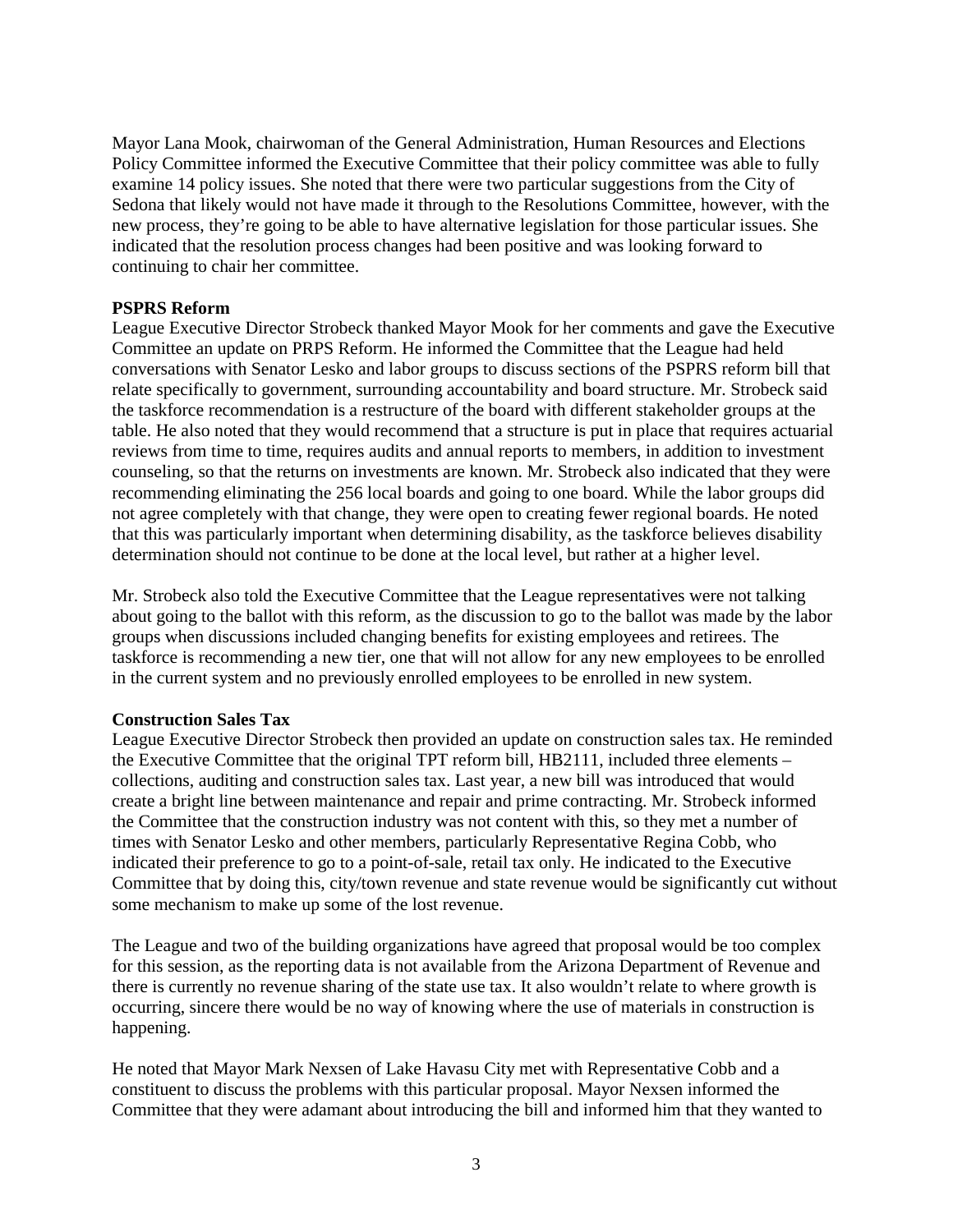move quickly with the proposal which would have all taxes paid at point of sale and an additional 2% tax on materials sold in the state put into a central tax pool, to be distributed to communities according to percentage of total construction and sales tax rate using standardized code and valuation. Mayor Nexsen proposed allowing a return to the old system until such a time that there was enough data to figure out how to move forward on a point of sale system.

It was asked by members of the Executive Committee if this were a possible solution and while Mr. Strobeck indicated there might be some pushback from Senator Lesko or members of the construction groups, it could be worthwhile to look into. He also referenced research done by Elliot D. Pollack that emphasized the loss of revenue cities and towns would face if they moved to a point of sales tax on materials only.

# **4. PROPOSED CENSUS LEGISLATION**

President Mark Mitchell recognized League Executive Director Ken Strobeck to discuss the proposed census legislation.

Executive Director Strobeck indicated to the members of the Executive Committee that despite strong feelings had by both sides of the census issue, the involved communities were able to come together on productive conversations to move forward and develop an equitable system for all cities and towns all operating on a same-level playing field.

Mr. Strobeck informed the Committee that draft legislation had been created based on the motion from the May 2016 Executive Committee Meeting to develop a new model for population estimates for future revenue sharing. He told the Committee that the League had commissioned Alberta Charney from the University of Arizona Eller School of Management to do a full report on numbers coming from both the Arizona State Demographer's Office and the United States Census Bureau. By analyzing the numbers provided from both these organizations, Charney report led to the conclusion that the Census Bureau numbers would be more stable and equitable across the board. He noted that while there was an earlier discussion about potentially using utility data for input on the state estimates, there was no guarantee that those numbers would be available and make the state number any more accurate than the Census Bureau.

The recommended legislation allows for the seven cities who went out for the mid-decade census to make the choice to use either the census estimates as provided by the Census Bureau or those that come from their own mid-decade census. Following this year, for the remainder of the decade, every city or town will use the annual population estimates used by the US Census Bureau. These numbers are updated on a yearly basis and the base is reset during each decennial census. This proposal will make it likely unnecessary for fast growing cities from to purchase a mid-decade census, but will leave it as an option.

He reminded the Committee that the seven census cities had paid through their individual cities to go out for the mid-decade census and an agreement came together through the Maricopa Association of Governments to provide those seven cities, which are all in Maricopa County, with partial reimbursement through re-distribution of certain transportation-related projects that have been identified by MAG.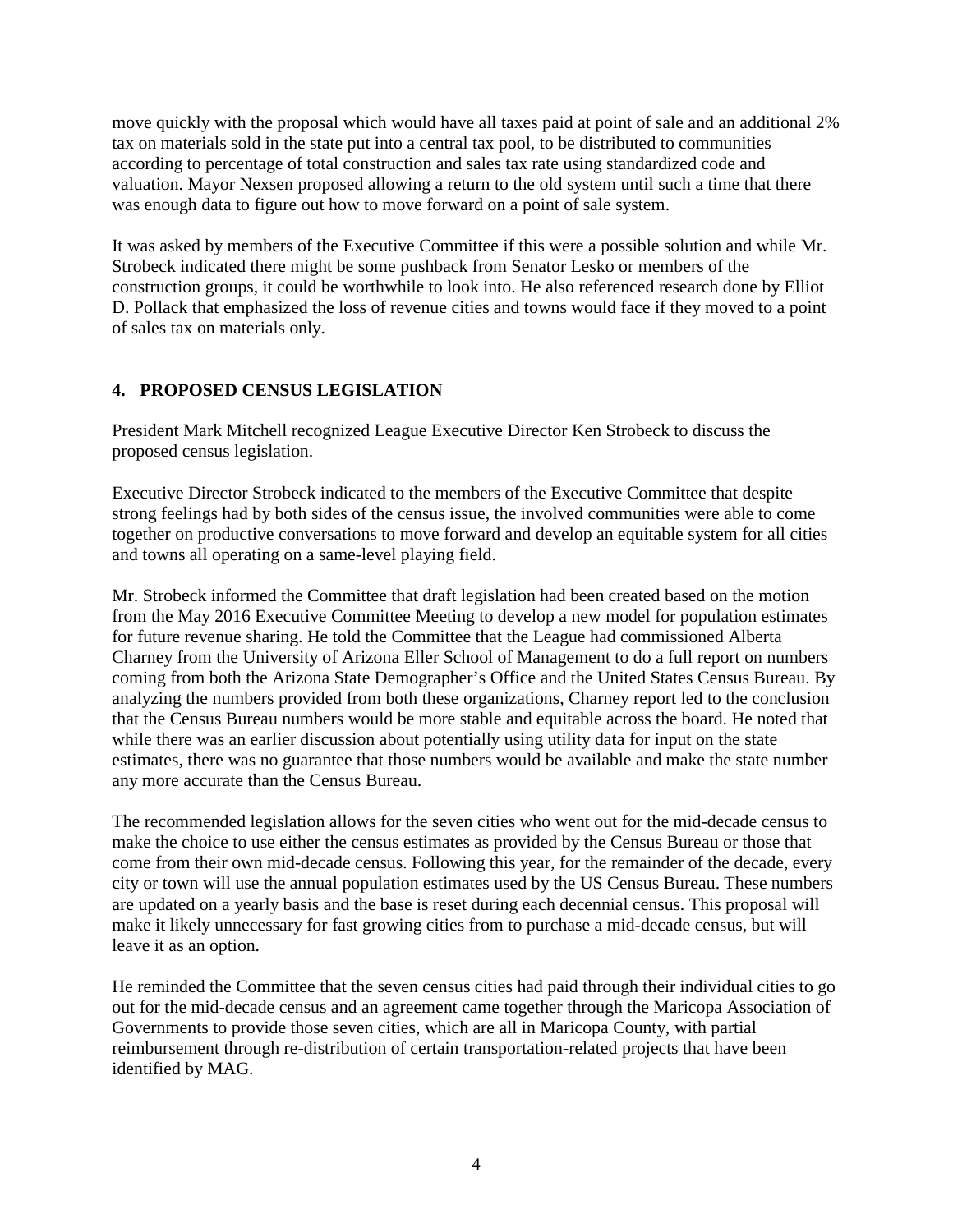Mr. Strobeck informed the group that ADOR would receive the numbers from the Census Bureau in May to be used for shared revenue distribution. He also noted that State Demographer may have access to the Bureau numbers a few weeks earlier to help cities develop their tentative budgets. He told the Committee that the League was having conversations with potential bill sponsors and felt positive in the potential of moving forward with fast-track legislation. There is no one who has said they are opposed to the bill.

President Mitchell reminded the Executive Committee that it is incumbent upon all cities and towns to work together in order to get anything passed through leadership.

Vice President Tibshraeny asked about the procedures ten years from now and Mr. Strobeck reminded the Executive Committee that the previous legislation that had been passed the last two decades had only applied to those specific decades; this legislation will be applicable moving forward.

Mayor Sharon Wolcott made a motion to approve the proposed census legislation conceptual language; Mayor Christian Price seconded the motion and it carried unanimously.

# **5. LEAGUE ANNUAL SURVEY RESULTS**

President Mark Mitchell recognized League Communication and Education Director Matt Lore for the League Annual Survey Results.

Director Lore reminded the Executive Committee that the annual survey is sent to elected officials and staff from the 91 cities and towns each October. He told the Executive Committee that the pool of respondents had increased over the years and the survey this year was sent to city and town mayors, councilmembers, managers, clerks, attorneys, finance officers, intergovernmental staff and public information officers, in addition to the League affiliate groups; the Arizona City/County Management Association, Government Finance Officers Association of Arizona, the Municipal Clerks Association and the Arizona City Attorneys Association.

Mr. Lore invited League Member Services Associate Amy Price to present the specifics of the Annual Survey.

Ms. Price told the Executive Committee that the questions from the survey had remained the same since the online survey was initiated in 2004, allowing for comparison across the years. She noted that the survey results include demographics, overall performance and the services which the League provides. Ms. Price announced that 1,700 surveys were sent out and there were 151 respondents. She then gave a general overview of the survey to members, noting that the results were included in the Executive Committee packet.

# **6. REPORT ON AZ CITIES@WORK CAMPAIGN**

President Mark Mitchell recognized League Communication and Education Director Matt Lore for the report on the Arizona Cities@Work campaign.

Mr. Lore reminded the Executive Committee that the AZ Cities@Work campaign is an ongoing collaborative education and PR program that began in 2013 at the request of the Executive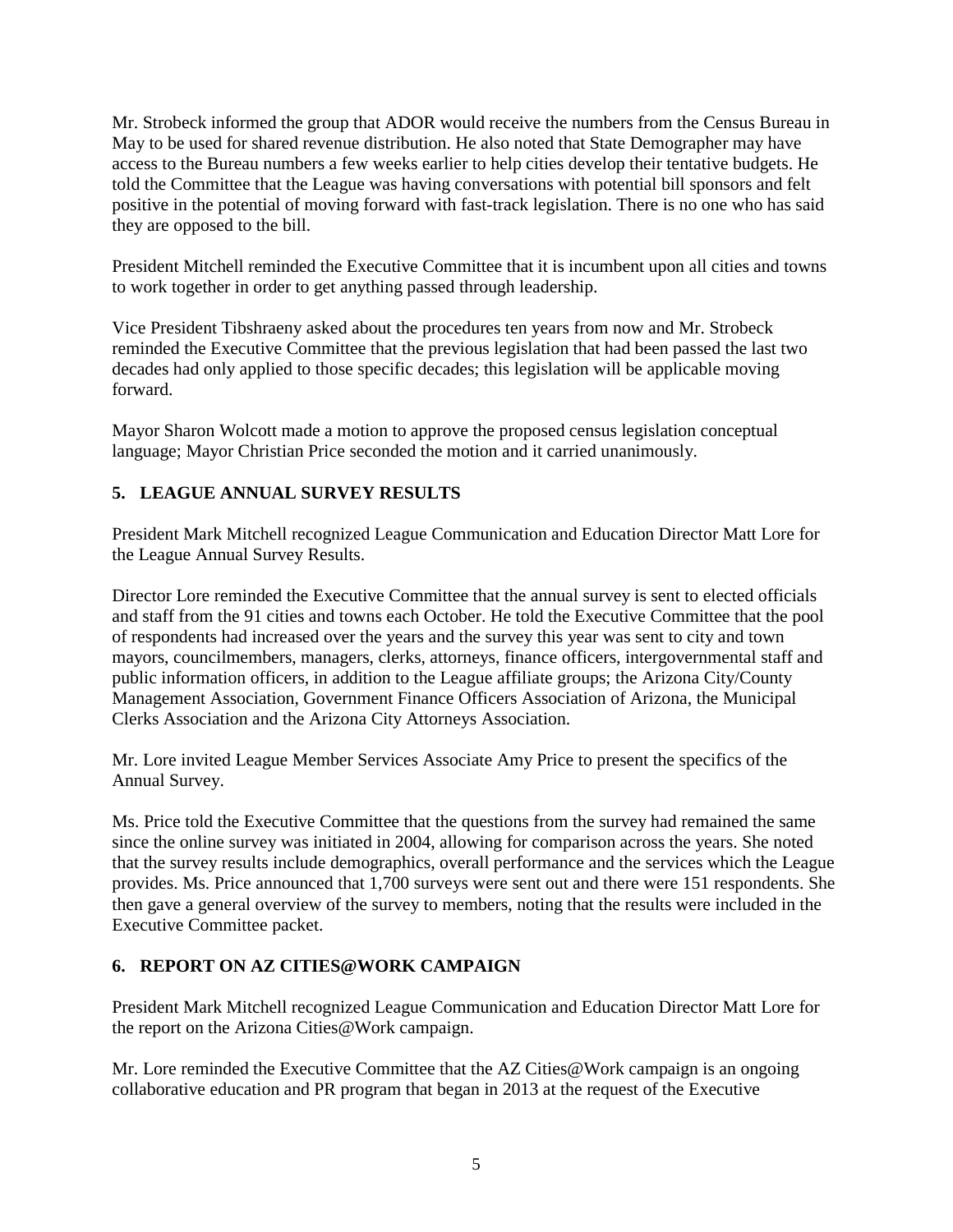Committee. The campaign is designed to create positive messaging regarding Arizona's municipalities with materials that are appropriate for use in all 91 cities and towns.

Mr. Lore asked League Communication and Education Assistant Samantha Womer to give an update on the continuation of the campaign.

Ms. Womer told the Executive Committee that since the last update was given to the Executive Committee, the League had produced three projects to enhance the existing components of the Arizona Cities@Work campaign. These included an educational video and materials related to the construction and maintenance of city and town streets, a multiplatform print and digital magazine that showcased downtowns of Arizona's cities and towns, and the 14<sup>th</sup> Annual Arizona Cities and Towns Week, held in October. She said that the campaign components continue to be utilized by the municipalities and noted that the video and other materials would be available for use by cities and towns.

# **7. RECAP OF 2015 ANNUAL CONFERENCE**

President Mark Mitchell once again recognized League Communication and Education Director Matt Lore to present a recap of the 2015 Annual Conference.

Mr. Lore referred the Executive Committee to the full financial report, included in the Executive Committee packet, noting that 86 of the 91 cities and towns were represented at the conference, with 1,079 attendees total.

Mr. Lore also told the Committee that planning was already underway for the 2016 Annual Conference and invited interested Committee members to participate in the planning meeting to be held in the spring. He also reminded the Committee that the 2016 Annual Conference would be held in August at the Scottsdale Princess Resort in Scottsdale, August 23 – 26.

# **8. 2014 – 2015 AUDIT REPORT; AUDIT FIRM CONTRACT**

President Mark Mitchell recognized League Executive Director Ken Strobeck for the 2014-2015 Audit Report.

Executive Director Strobeck informed the Executive Committee that it was a clean audit and there were no deficiencies to report.

Mayor Harvey Skoog moved to approve the 2014-2015 Audit Report; Mayor Kenny Evans seconded the motion and it carried unanimously.

Mr. Strobeck also asked the Executive Committee for a motion to approve a three-year contract with Clifton Larson Allen for audit services.

Mayor Kenny Evans moved to approve the three-year audit contract with Clifton Larson Allen; Mayor Rick Mueller seconded the notion and it carried unanimously.